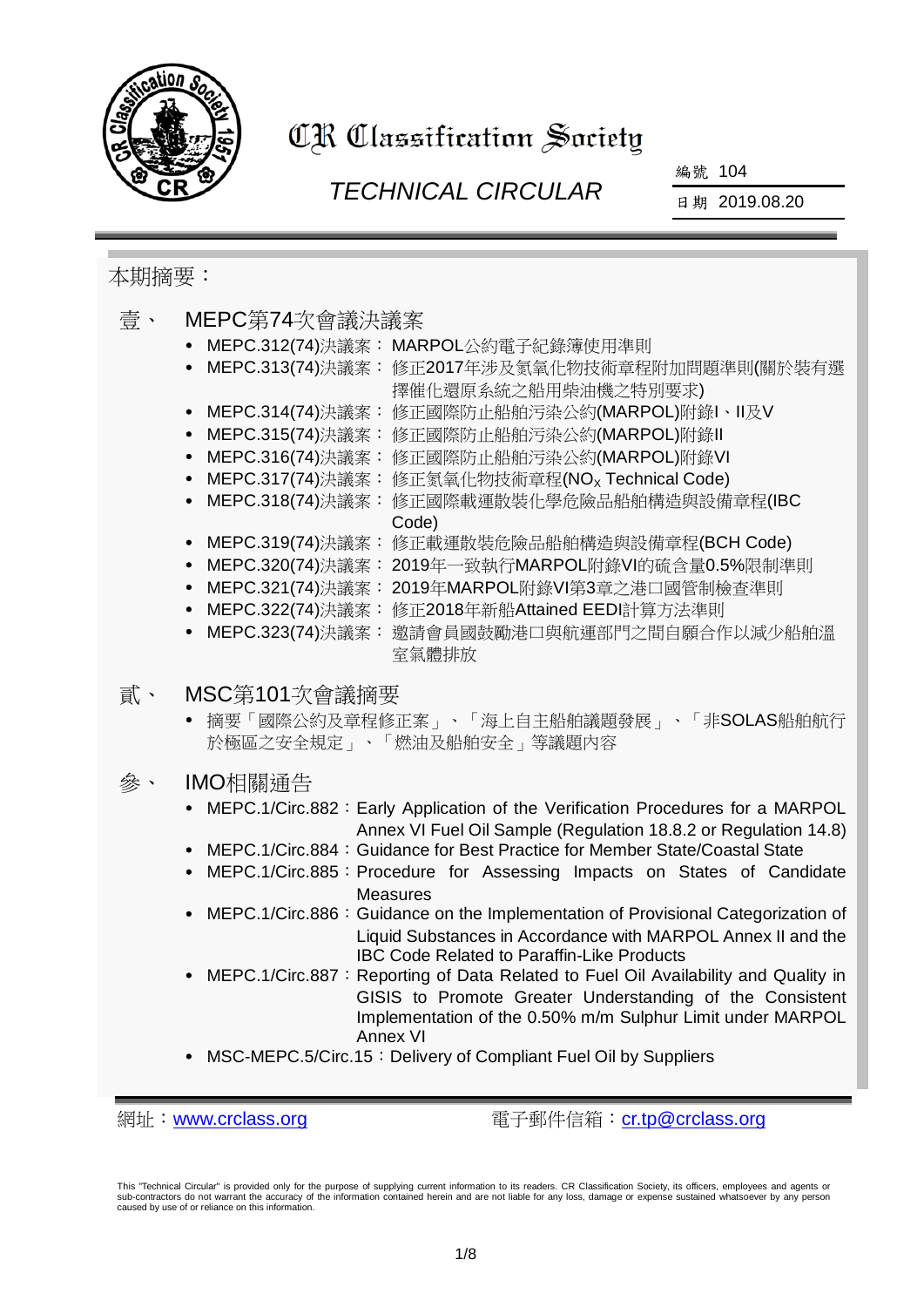- 肆、 中華民國重要通告
	- 聯合國安全理事會北韓制裁委員會受制裁船隻清單及航港局配合聯合國北韓制裁決議 關注船舶清單公告
	- 交通部航港局委託國立高雄科技大學辦理「船員職能講習」
	- 訂定「輸入現成船年限表」
	- 修正「申請非本國籍工作船來臺作業要點」,並修正名稱為「非本國籍工作船申請停 泊國際商港以外之其他港灣口岸作業要點」
- 伍、 巴拿馬重要通告
	- MMN-04/2019: Concentrated Inspection Campaign Will Launch by Paris MOU and Tokyo MOU- 2019
	- MMC-270: Fishing Vessels and Ships Engaged in the Activities of Support to the Operations of Capturing Fishing Resources
	- MMC-281: Guidelines for the Maintenance, Inspection of Fire-Protection System and Appliances
	- MMC-339: Medicine Chest and Medical Equipment
	- MMC-352: List of Approved P& I Clubs/ Insurers
- 陸、 船舶資源回收公約近況
	- 摘要國際安全與無害環境船舶資源回收公約簽署近況
- 柒、 2019年重點檢查活動
	- 摘要2019年重點檢查活動(CIC)之新聞稿及檢查清單

# 壹 **MEPC**第**74**次會議決議案

#### 國際海事組織**(IMO)**海洋環境保護委員會**(MEPC)**第 **74** 次會議於 **2019** 年 **5** 月 **13** 日至 **5** 月 **17** 日在英國倫敦召開,會議重點議題請參考第 **103** [期技術通報。](https://www.crclass.org/chinese/download/ti-tc/103/103.pdf)另本次會議所採 納之決議案內容如下:

#### 一、 **[MEPC.312\(74\)](https://www.crclass.org/chinese/download/ti-tc/104/1-1%20MEPC.312(74).pdf)**決議案:**MARPOL**公約電子紀錄簿使用準則:

- (一) 因應MEPC.314(74)、MEPC.316(74)及MEPC.317(74)決議案允許國際防止船舶 污染公約(MARPOL)相關紀錄簿得使用電子紀錄簿,MEPC發出本準則以針對電 子紀錄簿系統要求、認可程序、認可文件樣式等提出指引。
- (二) 電子紀錄簿應滿足原先紙本紀錄簿之要求(例如應保存三年、資料應經船長確認 等);此外,電子紀錄簿另應符合下述要求,例如:「因MARPOL修正案更新紀 錄簿格式時應防止資料意外流失」、「不同使用者應具備各自帳號密碼及電子簽 章,且應防止未經授權之竄改」、「資料應自動備份於離線系統以避免船上網路 失效時無法記錄,並於網路恢復後自動更新上傳資料」等。

### 二、 **[MEPC.313\(74\)](https://www.crclass.org/chinese/download/ti-tc/104/1-2%20MEPC.313(74).pdf)**決議案:修正**2017**年涉及氮氧化物技術章程附加問題準則**(**關於裝有選 擇催化還原系統之船用柴油機之特別要求**)**:

- (一) 本決議案修正MEPC.291(71)決議案,該決議案內容請參考第93[期技術通報。](https://www.crclass.org/chinese/download/ti-tc/93/93.pdf)
- (二) 修正內容: 修正該準則1.3段及 3.1.1段之文字,以明確裝 設選擇催化還原 (Selective Catalytic Reduction, SCR)之柴油機在進行氮氧化物(NO<sub>x</sub>)排放驗證時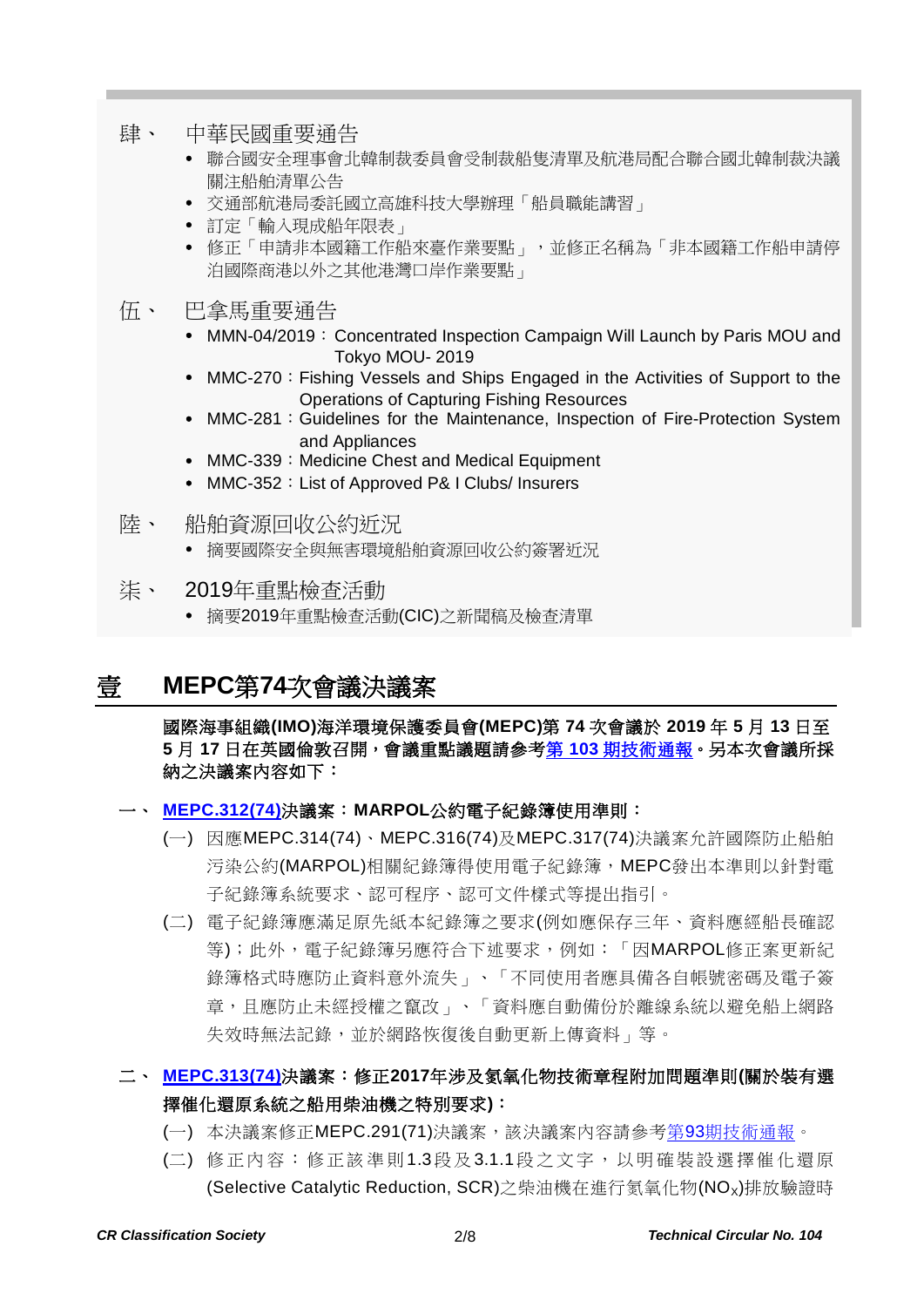方案可選擇方案A(Scheme A)或是方案B(Scheme B)。

### 三、 **[MEPC.314\(74\)](https://www.crclass.org/chinese/download/ti-tc/104/1-3%20MEPC.314(74).pdf)**決議案:修正國際防止船舶污染公約**(MARPOL)**附錄**I**、**II**及**V**,預計**2020** 年**10**月**1**日生效:

- (一) 因應環保,開放MARPOL相關紀錄簿得以電子紀錄簿做為紙本之替代。
- (二) 電子紀錄簿之定義如下:電子紀錄簿指經主管機關批准,用於以電子方式記錄本 規則要求的排放、轉移和其他操作行為,以代替相關規定所要求的紙本拷貝紀錄 簿的一種設備或系統。
- (三) 開放之紀錄簿項目如下:
	- 1. 油料紀錄簿第I部分以及第II部分。
	- 2. MARPOL附錄II所要求之有害液體物質(NLS)的貨物紀錄簿。
	- 3. 垃圾紀錄簿。
- (四) 船舶使用電子紀錄簿時須依據MEPC.312(74)準則執行。

### 四、 **[MEPC.315\(74\)](https://www.crclass.org/chinese/download/ti-tc/104/1-4%20MEPC.315(74).pdf)**決議案:修正國際防止船舶污染公約**(MARPOL)**附錄**II**,預計**2021**年**1** 月**1**日生效:

- (一) 修正規則1,新增持久性漂浮物(Persistent Floating Product)的定義:持久性漂浮 物是指具有以下特性的光滑成型物質:
	- 1. 密度≤海水(20°C, 1025 kg / m<sup>3</sup>);
	- 2. 蒸氣壓:≤0.3kPa;
	- 3. 溶解度:≤0.1%(對於液體)≤10%(對於固體);和
	- 4. 運動粘度:在20°C時> 10 cSt。
- (二) 修正規則13:
	- 1. 規範高粘度/高熔點的持久性漂浮物的貨物殘留物和洗艙液的排放規定。當船 舶在西北歐水域、波羅的海、西歐水域和挪威海的地區工作時,應對持久性 漂浮物執行預洗程序。
	- 2. 該程序應包含在MARPOL附錄II所應求之程序和安排手冊中。(註:本次有於 附件IV更新手冊之格式,新增關於持久性漂浮物的指引。)
	- 3. 在預洗過程中產生的殘餘物/混合物需排放至收受設備。後續加入艙櫃的水則 可按照MARPOL附錄II第13.2條之標準排放。

### 五、 **[MEPC.316\(74\)](https://www.crclass.org/chinese/download/ti-tc/104/1-5%20MEPC.316(74).pdf)**決議案:修正國際防止船舶污染公約**(MARPOL)**附錄**VI**,預計**2020**年**10** 月**1**日生效:

- (一) 同MEPC.314(74)決議案,因應環保,開放下述相關紀錄簿得以電子紀錄簿做為 紙本之替代:
	- 1. 消耗臭氧物質(ODS)紀錄簿。
	- 2. 氮氧化物(NOx)在排放管制區(ECA)的操作紀錄簿。
	- 3. 硫氧化物(SO<sub>x</sub>)在排放管制區(ECA)的換油紀錄簿。
- (二) 若現行已使用電子紀錄簿進行規則12.6有關消耗臭氧物質(ODS)之紀錄,仍持續 有效,但該系統應於2020年10月1日以後的第一次國際防止空氣污染證書(IAPP) 換證檢驗時(但不得晚於2025年10月1日)滿足MEPC.312(74)準則要求。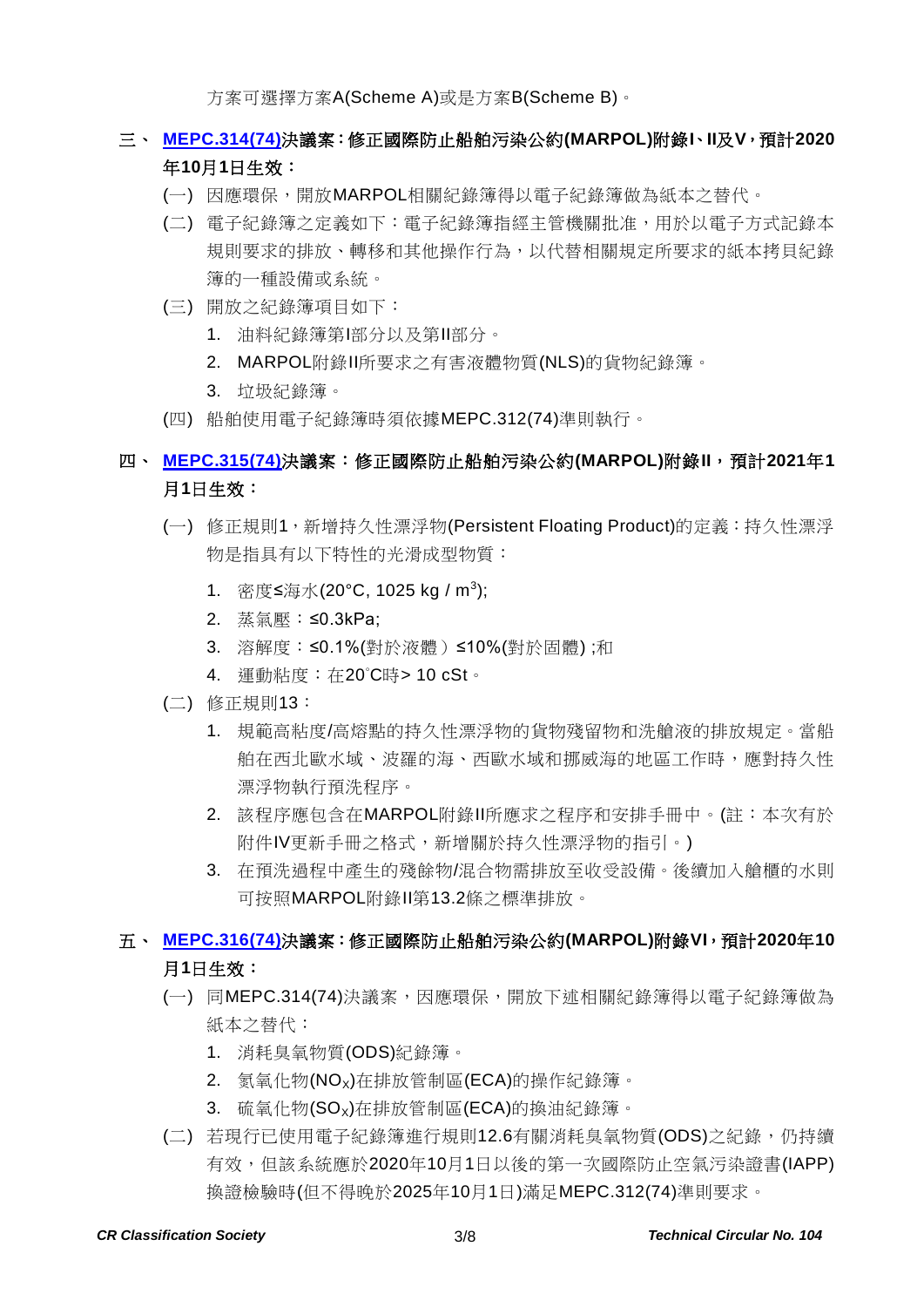- (三) 明訂第4章所述之冰區加強船舶(Ice-Strengthened Ships)係指極區章程(POLAR Code)的A等級船舶。
- (四) 修正國際防止空氣污染證書(IAPP)、國際能源效率證書(IEEC)、符合聲明書-燃油 消耗回報之表頭敘述文字。

# 六、 **[MEPC.317\(74\)](https://www.crclass.org/chinese/download/ti-tc/104/1-6%20MEPC.317(74).pdf)**決議案:修正氮氧化物技術章程**(NOX Technical Code)**,預計**2020**年 **10**月**1**日生效:

- (一) 同MEPC.314(74)決議案,因應環保,開放氮氧化物技術章程紀錄簿得以電子紀 錄簿做為紙本之替代。
- (二) 修正裝有「降低氮氧化物設備」之柴油機國際防止空氣污染證書(EIAPP)認證程 序:「降低氮氧化物設備」須被視為柴油機的一個組件,且降低氮氧化物設備應 被記錄在柴油機技術卷(Engine's Technical File)之中。
- (三) 修正柴油機國際防止空氣污染證書(EIAPP)之表頭敘述文字。

# 七、 **[MEPC.318\(74\)](https://www.crclass.org/chinese/download/ti-tc/104/1-7%20MEPC.318(74).pdf)**決議案:修正國際載運散裝化學危險品船舶構造與設備章程**(IBC Code)**, 預計**2021**年**1**月**1**日生效:

- (一) 修正第15章:要求載運易於產生硫化氫(H2S)的散裝液體的船舶須配備硫化氫檢 測設備,但若已依規則13.2.1配備有毒蒸汽檢測儀器可作為滿足本要求的設備。
- (二) 修正第16章:配合本次修正之MARPOL附錄II第13.7.1.4段之修正,納入持久性 漂浮物的洗艙要求。
- (三) 修正第17、18、19及21章:定期因應實務狀況修訂化學品載運規定,並修訂貨 物的毒性分類。

### 八、 **[MEPC.319\(74\)](https://www.crclass.org/chinese/download/ti-tc/104/1-8%20MEPC.319(74).pdf)**決議案:修正載運散裝危險品船舶構造與設備章程**(BCH Code)**,預計 **2021**年**1**月**1**日生效:

- (一) 修正第IV章:要求載運易於產生硫化氫(H2S)的散裝液體的船舶須配備硫化氫檢測 設備,但若已依規則3.11.1配備有毒蒸汽檢測儀器可作為滿足本要求的設備。
- (二) 修正第V章: 配合本次修正之MARPOL附錄II第13.7.1.4段之修正, 納入持久性漂 浮物的洗艙要求。

#### 九、 **[MEPC.320\(74\)](https://www.crclass.org/chinese/download/ti-tc/104/1-9%20MEPC.320(74).pdf)**決議案:**2019**年一致執行**MARPOL**附錄**VI**的硫含量**0.5%**限制準則:

- (一) 因應2020年燃油硫含量0.5%(m/m)之實施,IMO提供主管機關及航商針對使用低 硫燃油之油品可能會遇到的風險提出因應事項,內容包含:各種燃油的定義、燃 油對機械系統的影響、燃油不可得時之報告(Fuel Oil Non-Availability Report, FONAR報告格式)、以及使用0.5%硫含量燃油可能之安全問題( $^{\rm (ii)}$ 。
- (二) 註:風險包含:混合燃料油的穩定性、相容性、冷流性、酸值、閃火點、點火和 可燃性品質、堅硬的觸媒微粒(Catalytic Fines)、低粘度等。

#### 十、 **[MEPC.321\(74\)](https://www.crclass.org/chinese/download/ti-tc/104/1-10%20MEPC.321(74).pdf)**決議案:**2019**年**MARPOL**附錄**VI**第**3**章之港口國管制檢查準則:

(一) 因應2020年燃油硫含量0.5%(m/m)之實施,更新港口國管制(PSC)準則中有關 MARPOL附錄VI之項目。

#### 十一、 **[MEPC.322\(74\)](https://www.crclass.org/chinese/download/ti-tc/104/1-11%20MEPC.322(74).pdf)**決議案:修正**2018**年新船**Attained EEDI**計算方法準則: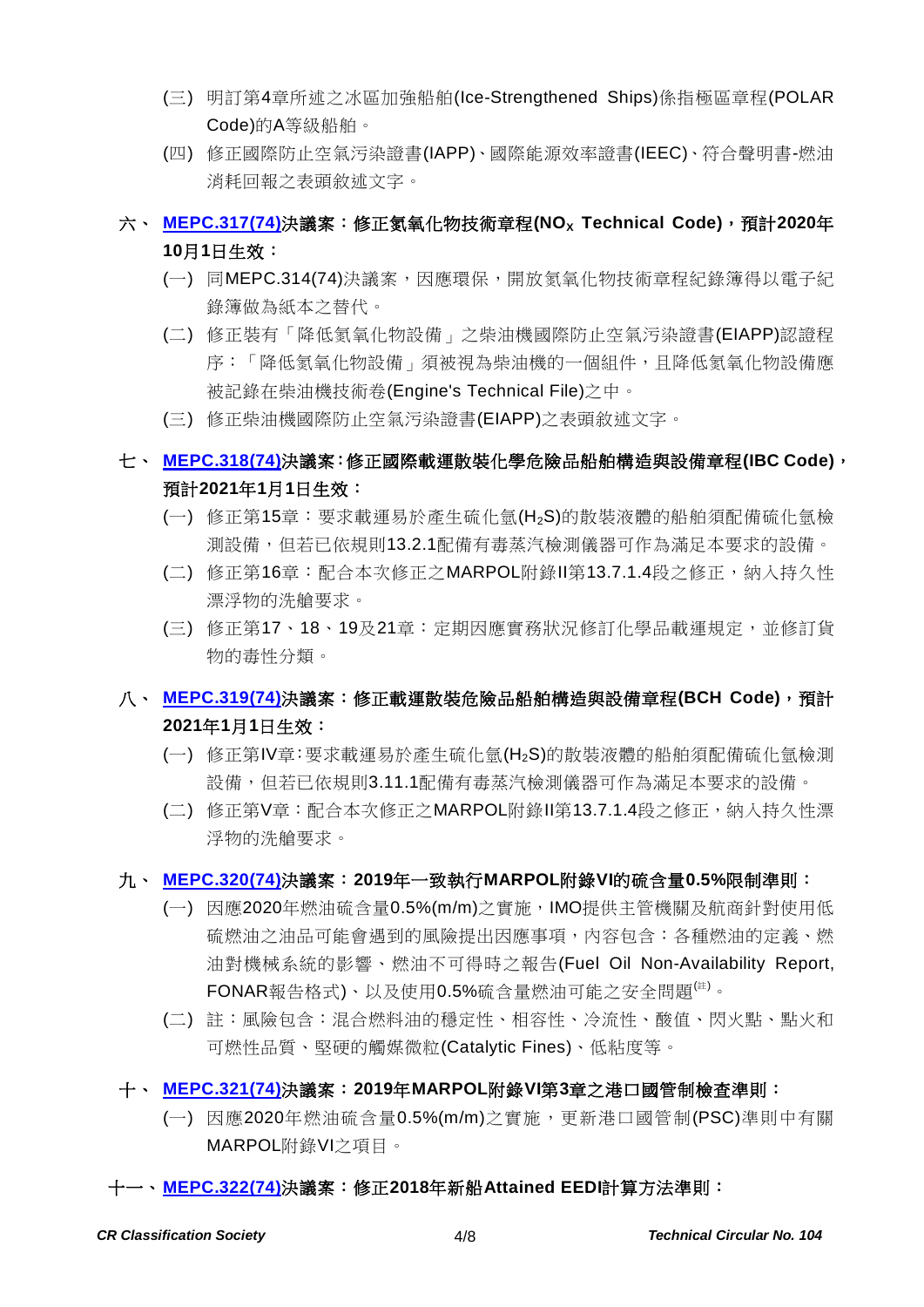- (一) 2018 年 新 船 「 能源效率設計指標 計算值 (Attained EEDI) 」 計算方法準 則 (MEPC.308(73))內容請參考第101[次技術通報。](https://www.crclass.org/chinese/download/ti-tc/101/101.pdf)
- (二) 更新Attained EEDI相關公式:增加IA Super級跟IA級冰級船舶之能源效率設計指 標(EEDI)修正係數。

# 十二、 **[MEPC.323\(74\)](https://www.crclass.org/chinese/download/ti-tc/104/1-12%20MEPC.323(74).pdf)**決議案:邀請會員國鼓勵港口與航運部門之間自願合作以減少船舶溫室 氣體排放:

(一) 為鼓勵航運業以及港口開展協助,IMO制訂該決議以促進海運溫室氣體減排。

# 貳 **MSC**第**101**次會議摘要

#### 國際海事組織**(IMO)**海事安全委員會**(MSC)**第 **101** 次會議於 **2019** 年 **6** 月 **5** 日至 **6** 月 **14** 日在英國倫敦召開[,會議重點議題摘](http://www.imo.org/en/MediaCentre/MeetingSummaries/MSC/Pages/MSC-101st-session.aspx)要如下:

- 一、 採納國際公約及章程修正案:
	- (一) 國際海上人命安全公約(SOLAS)、國際消防安全系統章程(FSS Code)、國際船舶 使用氣體或其他低閃點燃料安全章程(IGF Code)以及國際救生裝置章程(LSA code)修正案,修正案內容預計於2024年1月1日生效。
	- (二) 國際載運散裝危險化學品船舶構造與設備章程(IBC Code)、加強檢驗方案章程 (ESP Code)及國際海事固體散裝貨物章程(IMSBC Code)修正案,修正案內容預 計於2021年1月1日生效。
	- (三) 上述修正案內容預計於下期技術通報逐一介紹。

#### 二、 海上自主船舶議題發展**(Maritime Autonomous Surface Ship, MASS)**:

- (一) 議題背景:因應海上自主船舶(MASS)科技的快速發展,IMO於2017年首次討論 該議題(內容請參考第99[期技術通報](https://www.crclass.org/chinese/download/ti-tc/99/99.pdf))。
- (二) MSC101會議產出:
	- 1. 批准MASS臨時試航準則(Interim Guidelines for MASS trials),該準則是為協 助有關當局和相關利益方確保有關的安全事項、安全地進行MASS相關系統 和基礎設施的試驗,並適當考慮到環境保護,提供沿岸國、船旗國、港口國、 相關利益方(船東/授權代表、營運商)的指導。
	- 2. 另延續MSC 99所達成的共識,該臨時準則應完全遵守現行的強制性規定。

#### 三、 非**SOLAS**船舶航行於極區之安全規定:

- (一) 議題背景:SOLAS第XIV章之極區章程(POLAR Code)已於2017年1月1日生效以 確保航行於極區之船舶安全,惟並非所有船舶皆適用SOLAS(例如漁船、遊艇、 未滿500總噸之貨船),故IMO針對上述船舶提出建議性之安全標準。
- (二) MSC101會議產出:
	- 1. 批准大會決議草案(非SOLAS船舶於極區水域作業的臨時安全措施):該草案 將提交予第31屆大會採納,主要目的是敦促會員國在自願性的基礎上,盡可 能對於為在極區作業的非SOLAS船舶實施極區章程的要求,特別是對於船長 24公尺以上的漁船,以及300總噸以上非商業行為的遊艇。
	- 2. 批准導航和通信設備暫行指南,供非SOLAS船舶於極區適用的建議性臨時指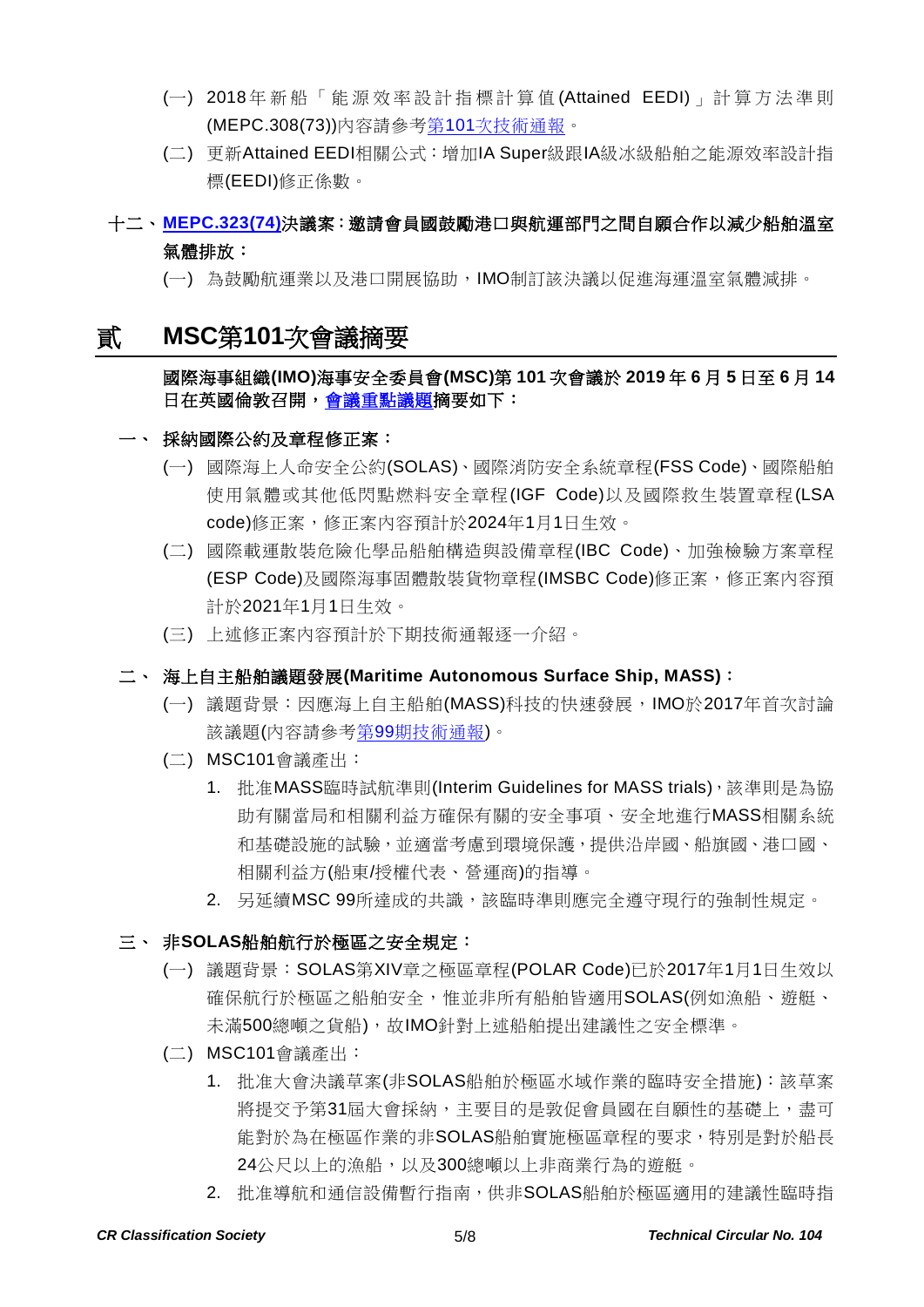- 南。(呼應極區章程的第9及10章)。
- 3. 批准極區水域船舶救生設備和布置暫行指南,供非SOLAS船舶於極區適用的 建議性臨時指南。(呼應極區章程的第8及10章)。
- 四、 燃油及船舶安全:
	- (一) 議題背景:因應MARPOL附錄VI規則14.1.3之實施(自2020年起船舶燃油的硫含 量應不超過0.5%(m/m), MSC針對「燃油安全」議題(例如穩定性、相容性、冷 流、酸值、點火和可燃性品質、催化劑、低粘度等或對機械性能產生不利影響) 進行討論。
	- (二) MSC101會議產出:
		- 1. 鼓勵盡可能廣泛地使用業界標準(ISO 8217:2017及其任何後續版本,以及 ISO/PAS 23263(目前開發中))和相關指南,以提高燃油供應和使用上安全。
		- 2. 採納MSC.465(101)決議案(文件尚未釋出):建議採取臨時性措施,以加強燃 油使用的安全性,以及依MSC-MEPC.5/Circ.15通告敦促供應商交付符合要 求的燃油。

# 參 **IMO**相關通告

- 一、 **[MEPC.1/Circ.882](https://www.crclass.org/chinese/download/ti-tc/104/3-1%20MEPC.1-Circ.882%20-%20Early%20Application%20Of%20The%20Verification%20Procedures%20For%20AMarpol%20Annex%20Vi%20Fuel%20Oil%20Sample(Regu...%20(Secretariat)%20(1).pdf)** : **Early Application of the Verification Procedures for a MARPOL Annex VI Fuel Oil Sample (Regulation 18.8.2 or Regulation 14.8)**:
	- (一) 背景:MEPC74會議批准了一MARPOL附錄VI修正案草案,以期修正燃油樣品的 驗證程序,提供商定的方法來確定交付之燃油符合適用的硫含量限制。
	- (二) 通告目的:雖該修正案草案尚未正式被採納亦尚未生效,但MEPC邀請會員國可 提前執行該燃油樣品的驗證程序以利有效實施2020年全球燃油硫含量要求。
- 二、 **[MEPC.1/Circ.884](https://www.crclass.org/chinese/download/ti-tc/104/3-2%20MEPC.1-Circ.884%20-%20Guidance%20For%20Best%20Practice%20For%20Member%20StateCoastal%20State%20(Secretariat).pdf)**:**Guidance for Best Practice for Member State/Coastal State**:
	- (一) 為使相關會員國以及沿岸國順利有效實施2020年全球燃油0.5%硫含量要求,提 供相關指引,鼓勵會員國參考該指引。
- 三、 **[MEPC.1/Circ.885](https://www.crclass.org/chinese/download/ti-tc/104/3-3%20MEPC.1-Circ.885%20-%20Procedure%20For%20Assessing%20Impacts%20On%20States%20Of%20Candidate%20Measures%20(Secretariat).pdf)**:**Procedure for Assessing Impacts on States of Candidate Measures**:
	- (一) 針對MEPC72所採納之IMO降低溫室氣體排放戰略中所包含之短期、中期、長期 措施可能會對於會員國之影響做出評估之流程。
- 四、 **[MEPC.1/Circ.886](https://www.crclass.org/chinese/download/ti-tc/104/3-4%20MEPC.1-Circ.886%20-%20Guidance%20On%20The%20Implementation%20Of%20Provisional%20Categorization%20Of%20Liquid%20Substances%20In%20Accor...%20(Secretariat).pdf)** : **Guidance on the Implementation of Provisional Categorization of Liquid Substances in Accordance with MARPOL Annex II and the IBC Code Related to Paraffin-Like Products**:
	- (一) 因應本次IBC Code修正案生效前關於石蠟類貨物的運輸需求,建議在該修正案生 效以前該四種石蠟貨物應依據現行的IBC Code第17章相關之名稱和要求進行運 輸。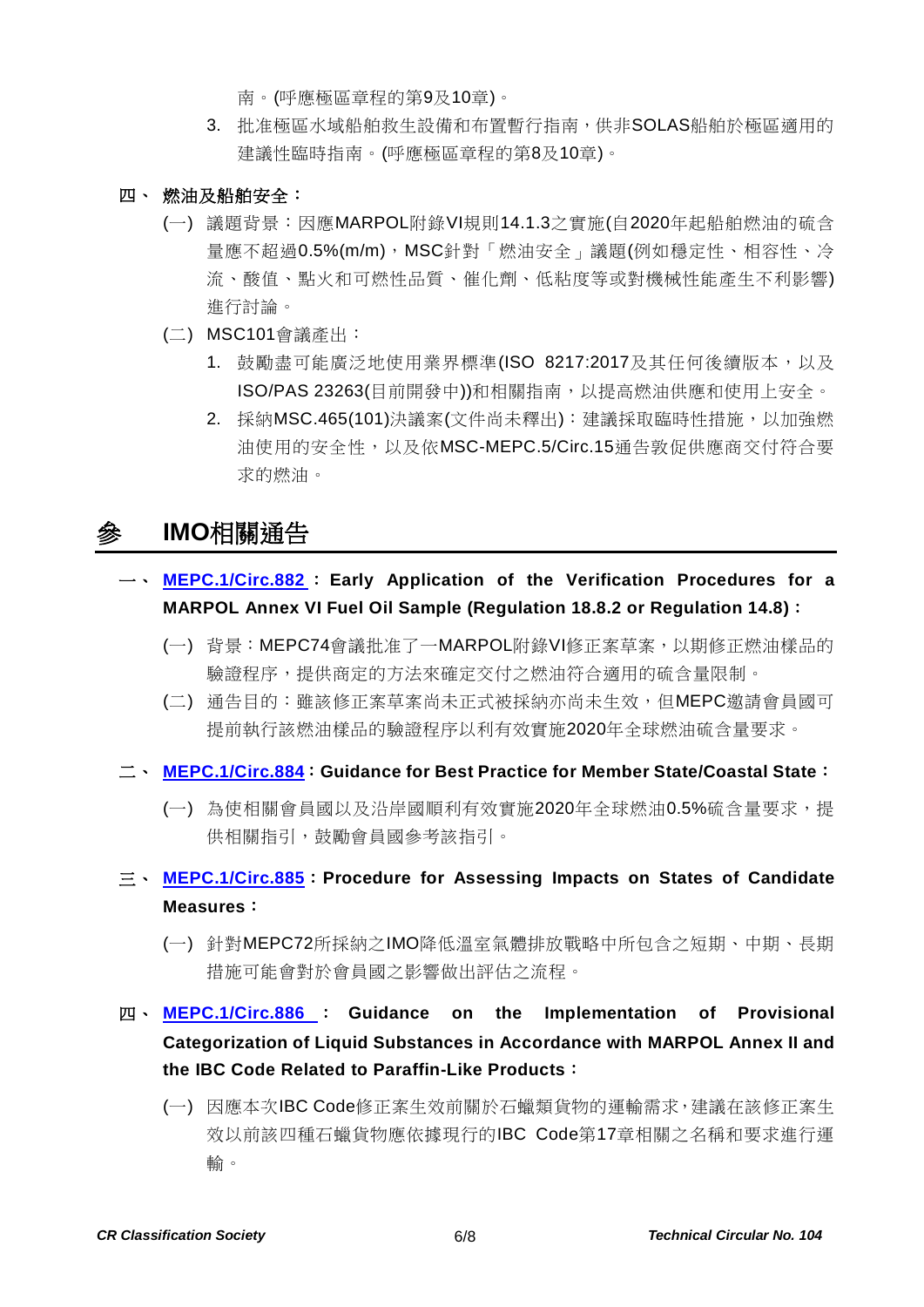- 五、 **[MEPC.1/Circ.887](https://www.crclass.org/chinese/download/ti-tc/104/3-5%20MEPC.1-Circ.887%20-%20Reporting%20Of%20Data%20Related%20To%20Fuel%20Oil%20Availability%20And%20Quality%20In%20Gisis%20To%20Promote%20Greater...%20(Secretariat).pdf)**:**Reporting of Data Related to Fuel Oil Availability and Quality in GISIS to Promote Greater Understanding of the Consistent Implementation of the 0.50% m/m Sulphur Limit under MARPOL Annex VI**:
	- (一) 敦促會員國依MARPOL附錄VI規則18之規定盡快將燃油相關資訊回報至[GISIS](https://gisis.imo.org/)。
- 六、 **[MSC-MEPC.5/Circ.15](https://www.crclass.org/chinese/download/ti-tc/104/3-6%20MSC-MEPC.5-CIRC.15%20-%20Delivery%20Of%20Compliant%20Fuel%20Oil%20By%20Suppliers%20(Secretariat).pdf)**:**Delivery of Compliant Fuel Oil by Suppliers**:
	- (一) IMO 希望會員國 敦促供油商提供合格之燃油 , 參 照 MEPC.1/Circ.875 及 MEPC.1/Circ.875/add.1通告提供合格燃油,以因應自2020年起之硫含量標準。

# 肆 中華民國重要通告

- 一、 [聯合國安全理事會北韓制裁委員會受制裁船隻清單及航港局配合聯合國北韓制裁決議](https://www.motcmpb.gov.tw/Information/Detail/cfc09406-61f5-4462-a7ee-4bb3de2fdab0?SiteId=1&NodeId=103) [關注船舶清單公告,](https://www.motcmpb.gov.tw/Information/Detail/cfc09406-61f5-4462-a7ee-4bb3de2fdab0?SiteId=1&NodeId=103)中華民國**108**年**7**月**19**日。
- 二、 交通部航港局委託國立高雄科技大學辦理「船員職能講習」: 北部場次報名表、[南部](https://www.motcmpb.gov.tw/DownloadFile/Detail/10c3bbf0-1501-4070-959a-ebc20fff3246?SiteId=1&NodeId=83) [場次報名表。](https://www.motcmpb.gov.tw/DownloadFile/Detail/10c3bbf0-1501-4070-959a-ebc20fff3246?SiteId=1&NodeId=83)
- 三、 訂定[「輸入現成船年限表」](https://gazette.nat.gov.tw/egFront/detail.do?metaid=109046&log=detailLog),中華民國**108**年**8**月**2**日。
- 四、 修正[「申請非本國籍工作船來臺作業要點」](https://gazette.nat.gov.tw/egFront/detail.do?metaid=109058&log=detailLog),並修正名稱為[「非本國籍工作船申請停](https://gazette.nat.gov.tw/egFront/detail.do?metaid=109058&log=detailLog) [泊國際商港以外之其他港灣口岸作業要點」](https://gazette.nat.gov.tw/egFront/detail.do?metaid=109058&log=detailLog),自中華民國**108**年**8**月**2**日生效。

# 伍 巴拿馬重要通告

- 一、 **[MMN-04/2019:](https://www.crclass.org/chinese/download/ti-tc/104/5-1%20MMN-04-2019-CONCENTRATED-INSPECTION-CAMPAIGN-CIC-WILL-LAUNCH-BY-PARIS-MoU-AND-TOKYO-MoU-2019-1.pdf) "Concentrated Inspection Campaign Will Launch by Paris MOU and Tokyo MOU- 2019"**:
	- (一) 因應東京備忘錄以及巴黎備忘錄2019年度重點檢查活動之主題(應急系統及程 序),巴拿馬海事局發出本通告提醒相關各方預先作好準備。
- 二、 **[MMC-270:](https://www.crclass.org/chinese/download/ti-tc/104/5-2%20MMC-270-26-06-2019-Fishing-Vessels.pdf) "Fishing Vessels and Ships Engaged in the Activities of Support to the Operations of Capturing Fishing Resources"**:

(一) 因應A.1117(30)決議案,更新建議適用IMO編號之船舶種類。

- 三、 **[MMC-281:](https://www.crclass.org/chinese/download/ti-tc/104/5-3%20MMC-281-GUIDELINES-FOR-THE-MAINTENANCE-INSPECTION-OF-FIRE-PROTECTION-SYSTEN-AND-APPLIANCES-01-August-2019-3-1.pdf) "Guidelines for the Maintenance, Inspection of Fire-Protection System and Appliances."**:
	- (一) 背景:該通告為巴拿馬旗船舶之消防系統與設備之保養與檢查準則,內容請參考 第68[期技術通報。](https://www.crclass.org/chinese/download/ti-tc/68/68.pdf)
	- (二) 本次修正:配合**[MSC.1/Circ.1516](https://www.crclass.org/chinese/download/ti-tc/104/5-4%20MSC.1-Circ.1516%20-%20Amendments%20To%20The%20Revised%20Guidelines%20For%20The%20Maintenance%20And%20Inspection%20Of%20Fire%20Protection...%20(Secretariat).pdf)**所修正之**[MSC.1/Circ.1432](https://www.crclass.org/chinese/download/ti-tc/104/5-5%20MSC.1-Circ.1432%20-%20Revised%20Guidelines%20For%20The%20Maintenance%20And%20Inspection%20Of%20Fire%20Protection%20Systems%20And%20Appli...%20(Secretariat).pdf)**內容,同步更新該 通告相對應之處(主要關於噴灑器的水質要求以及檢驗程序)。
- 四、 **[MMC-339:](https://www.crclass.org/chinese/download/ti-tc/104/5-6%20MMC-339.pdf) "Medicine Chest and Medical Equipment"**:
	- (一) 修正對於過期藥品處理的說明,尤其是船舶靠岸時,應依據港口國規定處理。
- 五、 **[MMC-352:](https://www.crclass.org/chinese/download/ti-tc/104/5-7%20MMC-352-19-JULY-2019-1.pdf) "List of Approved P& I Clubs/ Insurers"**:

(一) 更新巴拿馬海事局所授權之能「執行海事勞工公約規則A2.5.2與A4.2.1所要求的